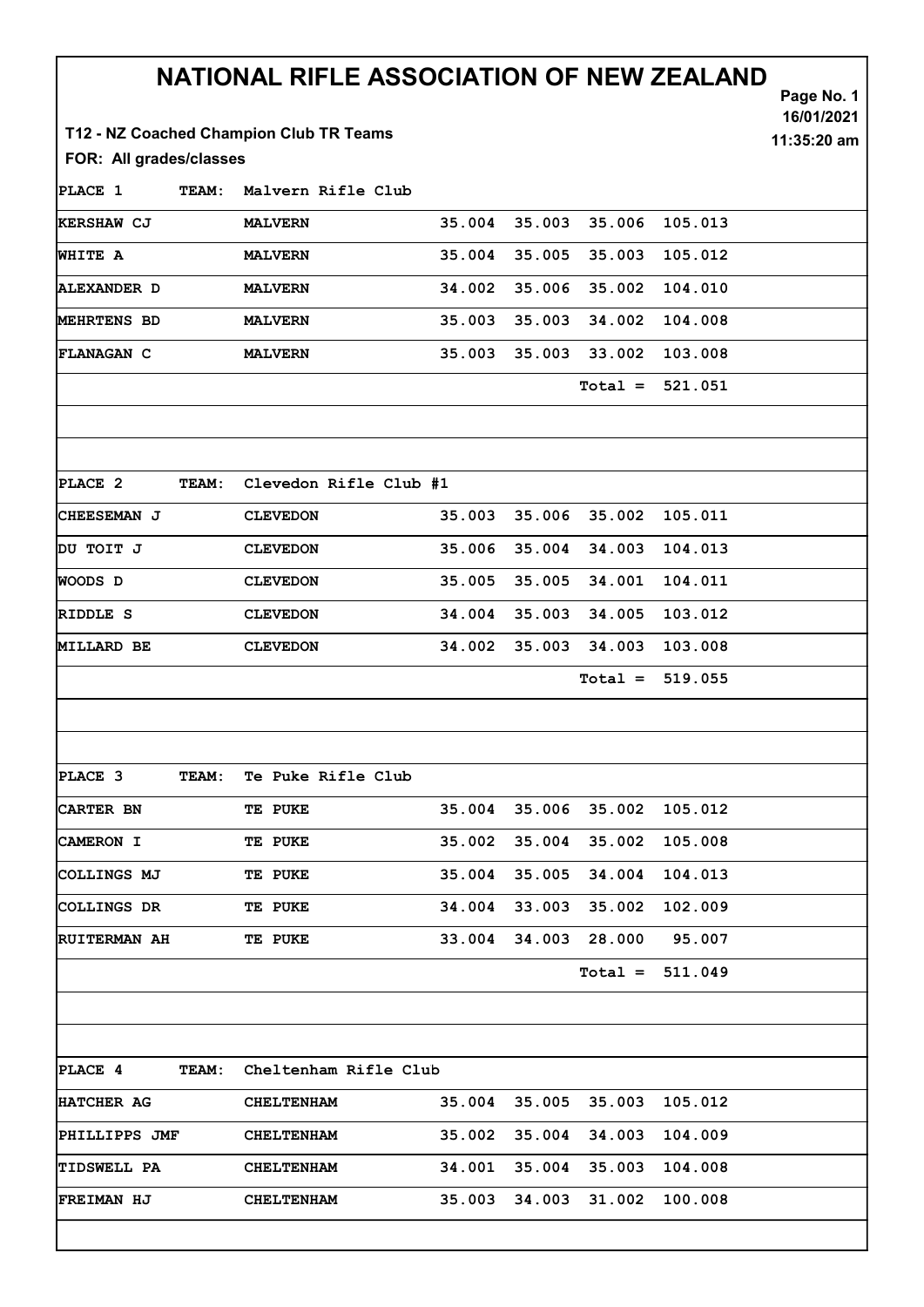|                                                                                   |       | NATIONAL RIFLE ASSOCIATION OF NEW ZEALAND |        |        |               |                   | Page No. 2<br>16/01/2021 |  |  |  |  |  |  |
|-----------------------------------------------------------------------------------|-------|-------------------------------------------|--------|--------|---------------|-------------------|--------------------------|--|--|--|--|--|--|
| T12 - NZ Coached Champion Club TR Teams<br>11:35:20 am<br>FOR: All grades/classes |       |                                           |        |        |               |                   |                          |  |  |  |  |  |  |
| ELLIS S                                                                           |       | <b>CHELTENHAM</b>                         | 31.001 |        | 32.004 33.001 | 96.006            |                          |  |  |  |  |  |  |
|                                                                                   |       |                                           |        |        | $Total =$     | 509.043           |                          |  |  |  |  |  |  |
|                                                                                   |       |                                           |        |        |               |                   |                          |  |  |  |  |  |  |
|                                                                                   |       |                                           |        |        |               |                   |                          |  |  |  |  |  |  |
| PLACE 5                                                                           | TEAM: | Trentham Rifle Club                       |        |        |               |                   |                          |  |  |  |  |  |  |
| <b>ARTHUR LJ</b>                                                                  |       | <b>TRENTHAM</b>                           | 35.005 | 35.004 | 34.003        | 104.012           |                          |  |  |  |  |  |  |
| <b>WHITEMAN JR</b>                                                                |       | <b>TRENTHAM</b>                           | 35.003 | 35.004 | 34.002        | 104.009           |                          |  |  |  |  |  |  |
| OWENS A                                                                           |       | <b>TRENTHAM</b>                           | 35.006 | 35.006 | 30.003        | 100.015           |                          |  |  |  |  |  |  |
| DIKMENLI S                                                                        |       | <b>TRENTHAM</b>                           | 33.002 | 34.001 | 33.004        | 100.007           |                          |  |  |  |  |  |  |
| MARTIN BJ                                                                         |       | <b>TRENTHAM</b>                           | 30.003 | 35.003 | 34.003        | 99.009            |                          |  |  |  |  |  |  |
|                                                                                   |       |                                           |        |        |               | $Total = 507.052$ |                          |  |  |  |  |  |  |
|                                                                                   |       |                                           |        |        |               |                   |                          |  |  |  |  |  |  |
| PLACE 6                                                                           | TEAM: | Masterton Rifle Club                      |        |        |               |                   |                          |  |  |  |  |  |  |
| MCMURDO J                                                                         |       | <b>MASTERTON</b>                          | 35.004 | 34.003 | 34.003        | 103.010           |                          |  |  |  |  |  |  |
| MCMURDO V                                                                         |       | <b>MASTERTON</b>                          | 33.002 | 35.005 | 35.002        | 103.009           |                          |  |  |  |  |  |  |
| <b>WHITEMAN OB</b>                                                                |       | <b>MASTERTON</b>                          | 34.001 | 35.003 | 34.003        | 103.007           |                          |  |  |  |  |  |  |
| MCLAREN JN                                                                        |       | <b>MASTERTON</b>                          | 34.002 | 35.006 | 33.001        | 102.009           |                          |  |  |  |  |  |  |
| <b>BUICK IA</b>                                                                   |       | <b>MASTERTON</b>                          | 31.001 | 32.001 | 32.002        | 95.004            |                          |  |  |  |  |  |  |
|                                                                                   |       |                                           |        |        | $Total =$     | 506.039           |                          |  |  |  |  |  |  |
|                                                                                   |       |                                           |        |        |               |                   |                          |  |  |  |  |  |  |
|                                                                                   |       |                                           |        |        |               |                   |                          |  |  |  |  |  |  |
| PLACE 7                                                                           | TEAM: | All Sorts/Lost Souls                      |        |        |               |                   |                          |  |  |  |  |  |  |
| DODSON MJ                                                                         |       | KAITUNA/BLEN                              | 34.004 | 34.003 | 35.004        | 103.011           |                          |  |  |  |  |  |  |
| WHYTE C                                                                           |       | KAITUNA/BLEN                              | 33.003 | 35.003 | 35.005        | 103.011           |                          |  |  |  |  |  |  |
| <b>GILCHRIST R</b>                                                                |       | <b>OAMARU</b>                             | 32.000 | 35.004 | 35.003        | 102.007           |                          |  |  |  |  |  |  |
| <b>FLEMING JA</b>                                                                 |       | <b>ASHBURTON</b>                          | 33.001 | 34.002 | 33.003        | 100.006           |                          |  |  |  |  |  |  |
| DICK DK                                                                           |       | KAITUNA/BLEN                              | 32.003 | 34.002 | 31.002        | 97.007            |                          |  |  |  |  |  |  |
|                                                                                   |       |                                           |        |        | $Total =$     | 505.042           |                          |  |  |  |  |  |  |
|                                                                                   |       |                                           |        |        |               |                   |                          |  |  |  |  |  |  |
| PLACE 8                                                                           | TEAM: | Clevedon #2 *                             |        |        |               |                   |                          |  |  |  |  |  |  |
|                                                                                   |       |                                           |        |        |               |                   |                          |  |  |  |  |  |  |